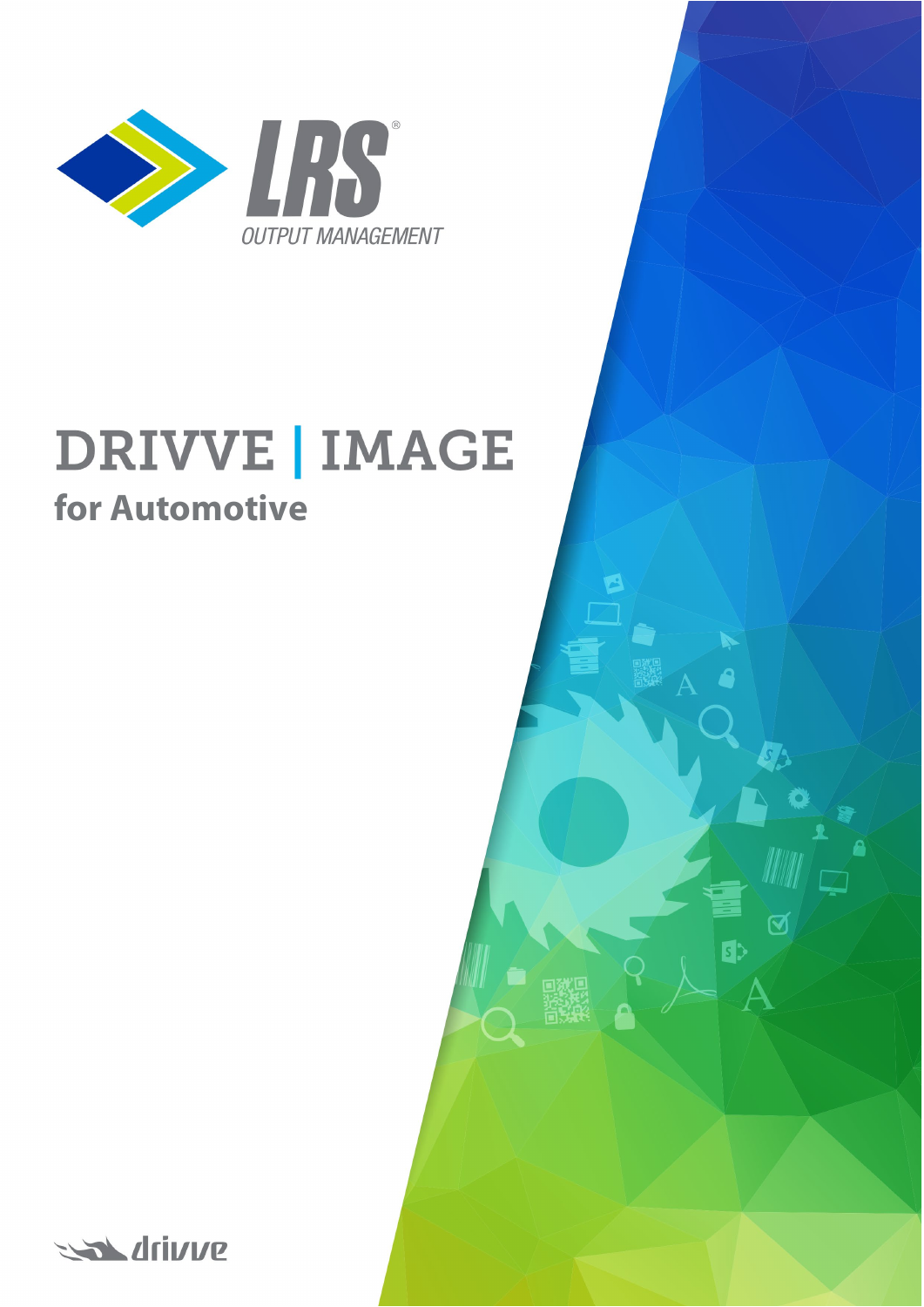

## **DRIVVE | IMAGE**



#### Drivve | Image for Automotive

Nowadays, companies in the automotive industry, such as car dealerships and dealership chains, do more than buy or sell used and new cars. They also offer their customers a variety of services such as repair and maintenance or financing and insurance. The associated number of receipts for these services, certificates, invoices, order confirmations, etc. must be organized on a daily basis and archived in the appropriate customer files for access by the employees who need them. This enables customer-specific information to be used at all of the car dealership's locations so employees can respond to customer's requests and needs without delay.

#### Drivve | Image Functionality

Drivve | Image software let companies in the automotive industry digitize any type of document more efficiently. Its intuitive user-interface helps companies save time and money by reducing the amount of time employees spend at scanning device. Paper documents are placed in the input compartment of the multifunction device. An appropriate scan profile is selected, for example the transfer to a document management system, such as Drivve | DM. Content from the database can be retrieved from the device display and used to accurately process the new documents. With the touch of a button, the documents are automatically transferred to selected destination. During the scanning process, image cleanup is performed, and a searchable PDF is created. At the same time, pre-defined settings allow sending the scanned documents to other recipients by fax or email. The file recipient can easily be selected via a database connection or the Outlook address book.

#### Advantages

- **Complete all processes with the touch of a button -** Digitize, archive, and forward documents with a single touch of a button, and take advantage of various connectivity options in a single workflow.
- **Enjoy a high degree of usability -** Employees get all the advantages of an intuitive interface without the need for lengthy seminars and training; most users don't even realize they are working with scanning software.
- **Manage devices centrally -** All scanning devices are managed centrally by the administrator the software is installed once on the server instead of on many local workstations, so configurations can be deployed on all devices at the same time.
- **Get control of your data -** With Drivve | Image software, you will put an end to unorganized files and stacks of paper so you can focus on what really matters. Once processed, paper documents can be stored outside the organization at low cost, while you work with quickly available, easy to handle digital copies.

#### Example

Michael works as a salesman for a car dealership. After a new care sale, once all relevant documents are available in paper format, he scans them via the car dealership's multifunction device. He places the documents in the scanner's input compartment and selects one of the profiles that are preset on the device. In this case, he selects the profile "ECM," which will scan the document and store it into the car dealership's ECM, or Document Management System. Within this profile, there may be a variety of different scan profiles, for example for new cars, used cars or customer service.

------------------------------------------------------------------------------------------------------------------------------------------------------ The LRS Chevron logo and Drivve are registered trademarks of Levi, Ray & Shoup, Inc. In certain jurisdictions Drivve | Image and Drivve | DM are trademarks of Levi, Ray & Shoup, Inc. All other brands and their products are trademarks or registered trademarks of their respective holders and should be noted as such. All information is subject to change without notice.